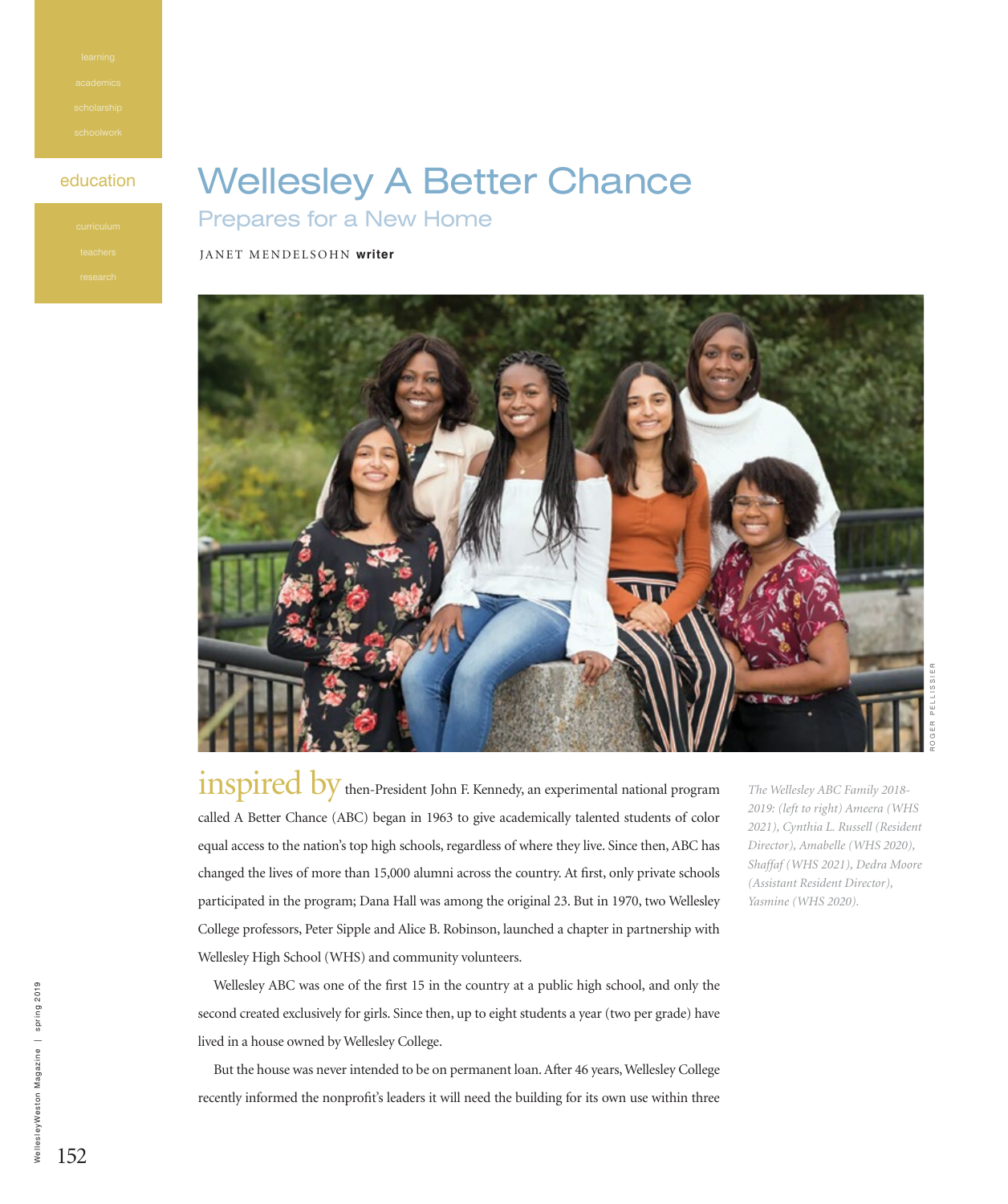

*D'Andrea Lancelin (WHS 2008) Paralegal at Gallagher, Evelius & Jones, Baltimore, Maryland.*

years. As a result, Wellesley ABC has embarked on a three-year capital campaign to raise \$1.2 million primarily to purchase a permanent home.

The ABC Scholars, as the students are known, are supported by a resident director, a chef, and tutors — who sometimes are Wellesley College students. Academic advisors help them transition to WHS's demanding curriculum and navigate the college application process. Each girl is matched with a volunteer host family with whom they unwind over shared weekends and at special events.

According to the group's co-presidents, Catherine Ward and Ingrid Houghton, all 90 Wellesley ABC alumnae have graduated from college and gone on to careers that include medicine, law, art, entertainment, journalism, social work, the Peace Corps, and the Red Cross. Currently, there are four students in the program, all juniors or sophomores, because the board decided not to admit new students during the threeyear interim while planning for a new house is underway.

ABC board member Sunny Allen said that Wellesley ABC is an independently funded organization connected to the national program only by the chartered name and as a source of applicants. While in seventh grade, applicants are identified by their own teachers and guidance counselors who encourage them to apply to a variety of programs for students with exceptional potential.

"They're often superstars in school but their schools don't have the resources to give them the skills to succeed," said Allen. "Ours is a grueling application process. We even look at whether their families are a good fit. Everyone needs to agree that this 14-year-old can handle the workload while living far from home and fairly independently."

Through the years, hundreds of community volunteers have been key to their success. As is often true, participation is meaningful to them, too. Ward observed, "Being a host family opened my four children's eyes as they got to know someone from another background, with different family dynamics."

Allen described how, in the late 1960s and early 1970s, Wellesley residents came together to make the organization a reality. "The house [that was offered] had sustained significant fire damage, so many of the town's civic and religious groups and individuals came together to raise funds, pitch in manually—two churches reportedly competed to see who could put up drywall the fastest—and bring their expertise. Some host families have had multiple ABC scholars because they find getting to know the girls so rewarding." Early on, their focus was on classes and study skills, but now the girls are also encouraged to participate in extracurricular activities.

"Wellesley High School can be overwhelming for our kids, too," said Houghton. "And these students not only come from different socioeconomic environments, they also don't have parents here to reciprocate things like driving friends to sports practice. So the Wellesley Juniors provide transportation." To ease financial strain, Wellesley ABC pays for the girls to travel home for vacations and school breaks.

Rebecca Vazquez was the first of the ABC scholars to graduate from WHS, in 1974. She grew so close to her host family that years later she named her daughter, Dana, after her host mom. She graduated from Wesleyan University and now is vice president, business affairs, at Home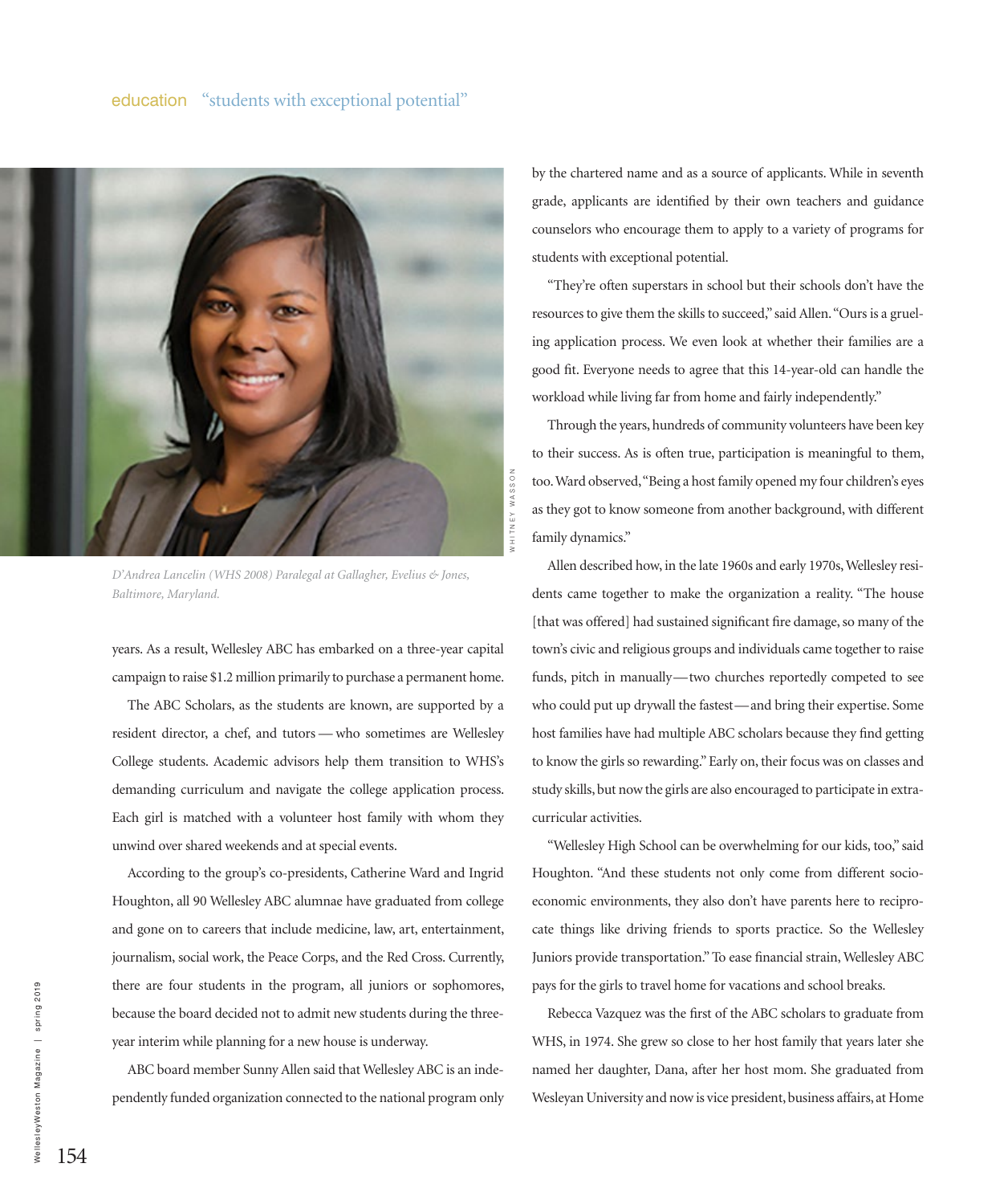

Box Office. But Vazquez still remembers how hard it was to be away from her parents and four siblings, and how different Wellesley was from her world in the Bronx.

"After school, I worked part time at EA Davis, said Vazquez. "The store back then seemed so old-fashioned, like something from Mayberry RFD," she said, laughing. Moreover, some of her classmates had misconceptions. "One thought all kids from urban areas walk around with knives."

Jamilia Simon, WHS Class of 2013 and another Wesleyan graduate, is now a program coordinator at the Fresh Air Fund in New York.

"It's interesting to look back and see that I was only 14 and the environment was very different from my home in Brooklyn, which is much more diverse," said Simon. "Not only was I unable to see familiar faces, there wasn't anyone who looked like me. It wasn't easy to make friends and it was hard to feel comfortable.

"During my first few months, people expressed their curiosity in different ways," she recalled. "Some were genuinely interested. Some questions were just ill-informed, and I had to explain things when all I wanted to do was eat lunch. Things like why I wear my hair a certain way or dress as I do—things I'd never even thought about before."

*left: Rebecca Vazquez (WHS 1974) Vice President of Business Affairs, Home Box Office, New York, NY; right: Jamilia Simon (WHS 2013) with host family Shelley and Jay McHale and kids. Jamilia is a program coordinator at The Fresh Air Fund, New York, NY.*

Her natural reserve probably made things harder, she acknowledged. "But it was also difficult because Wellesley is a bit of a bubble. Some kids had never even been to Boston much. A big part of adjusting is deciding whether you have to assimilate, which I didn't want to do, or just be yourself. But I had good support. My house mom (resident director) was strong. I could talk to her, or to my host family, and my advisor about a lot of things. My ABC sisters [in the house] were my rock. The school did its best to be inclusive." Ultimately the experience prepared her well to handle college.

Precious Lawrence, Class of 2005, was raised in Washington Heights, Queens, New York, by her grandmother, whose schooling ended before high school.

"My grandmother always wished she'd had a formal education," said Lawrence, an attorney in New York. "She knew without that, you can't, or won't, succeed. Coming from inner city schools, my sisters and